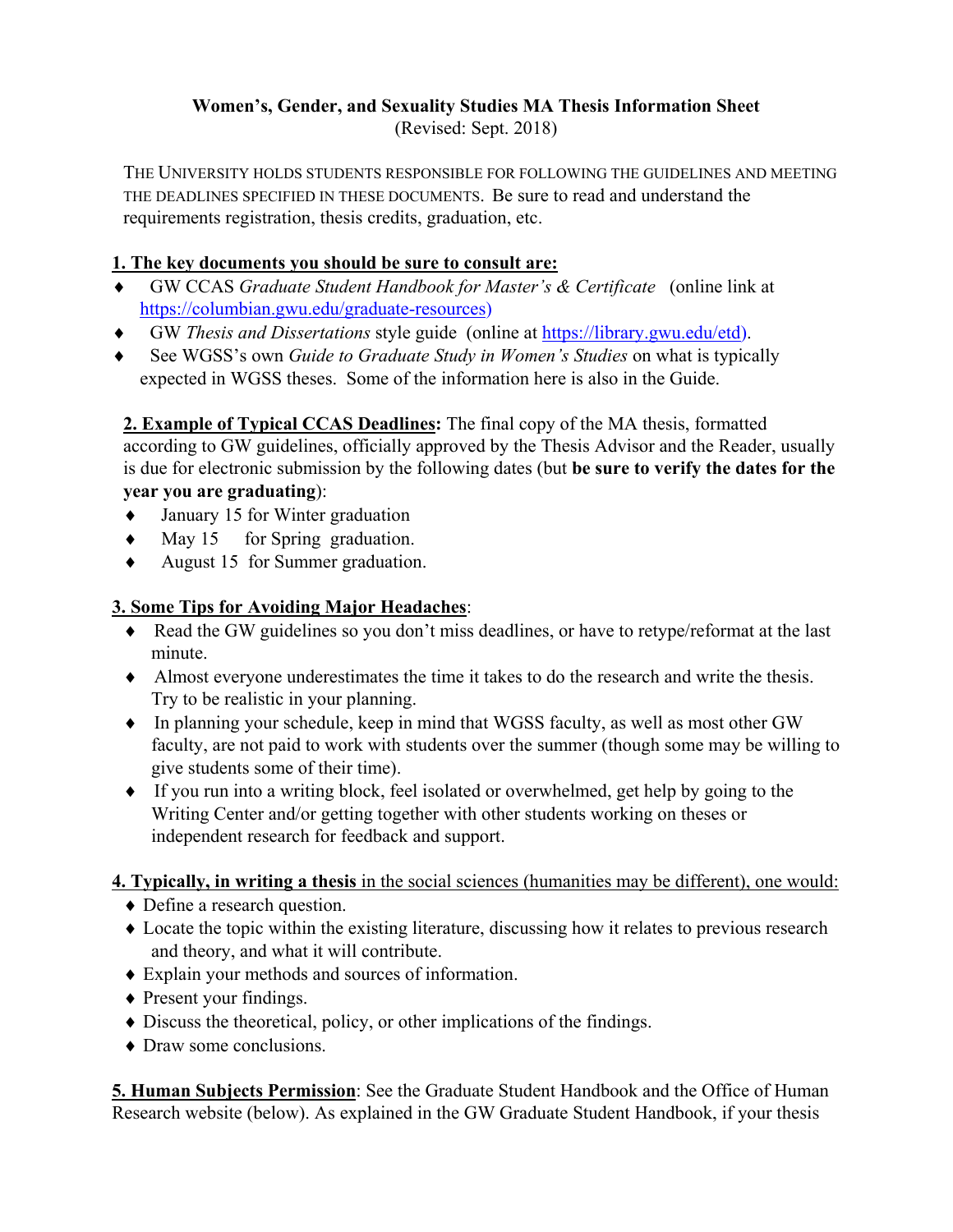involves research on living people (such as interviewing, observing, questionnaire, focus group, etc.) you must get what is called IRB approval. For more details, required CITI training, and access to forms, go to<https://humanresearch.gwu.edu/> and follow instructions. For student projects, they usually try to in a few weeks, but it may take longer. Your advisor and/or other WGSS faculty can help you figure out what to do. As indicated in the Handbook and on the website, if you fail to obtain Human Research approval, the University may require you to start your thesis all over again, not use any of the data (interviews, etc.) you collected without permission, register and pay again for thesis credits, and other penalties. In other words, this is serious!

#### **6. Example of a time line (subject to negotiation with your thesis advisor and reader):**

- **Spring, first year**: Begin defining a general topic and finding an advisor
- **Summer, first year**: Background reading; secondary sources; literature search. Usually this would be independent work by the student.
- **September-October**, **second year**: In consultation with your thesis advisor, finalize your topic and research strategy. **Submit to WGSS the "Thesis Topic Approval" form signed by your thesis advisor and DGS (academic advisor).** Initiate IRB review if necessary. (IRB will not approve any research done before submission to the IRB.) Although the IRB tries to process most student applications within 2-3 weeks, some proposals may take 2 months or longer. Allow enough time.
- **November March, second year**: Conduct research and begin writing (schedule will vary).
- **January February** : Write first draft and submit to advisor. (Alternatively, your thesis advisor might prefer that you submit chapters or sections rather than a full draft)
- **March:** Revise thesis in response to advisor's comments.
- **April 1**: Give second draft to both advisor and reader (Alternatively, your Reader might be involved in reading earlier drafts or may prefer to read only the final draft after it is approved by the thesis advisor.)
- **April -** Revise second draft. Give revised thesis to advisor & reader.
- **May 1 May 15**: Get final approval for any additional revisions. Format and electronically submit thesis <https://library.gwu.edu/etd>and<https://library.gwu.edu/etd/ccas> . CCAS requests that you submit before May 15 so that any formatting problems can be fixed. If you wait until May 15 to submit electronically, you risk not graduating until August for any minor problem.
- Modifications to this timeline should be made in negotiation with one's advisor.

### **7. What happens if you need more time?**

If you have finished your coursework and taken your 6 thesis credits but need more time to finish the thesis, beyond the Spring semester, in the past, CCAS policy has permitted the following:

- If a student registers for "continuous enrollment  $(CE)$  for the summer and finishes by August 15, the student pays only \$35 (amount may change) and graduates in August.
- ♦ If a student registers for CE for the summer but does not finish by August 15, she/he may register and pay again for CE for Fall, finish within first 3 weeks of the Fall semester, and graduate in January (policy may change).
- ♦ If the student needs more time (than the first 3 weeks of the fall semester), she/he registers for "continuing registration" (CR) for the fall semester and pays for one credit. The student